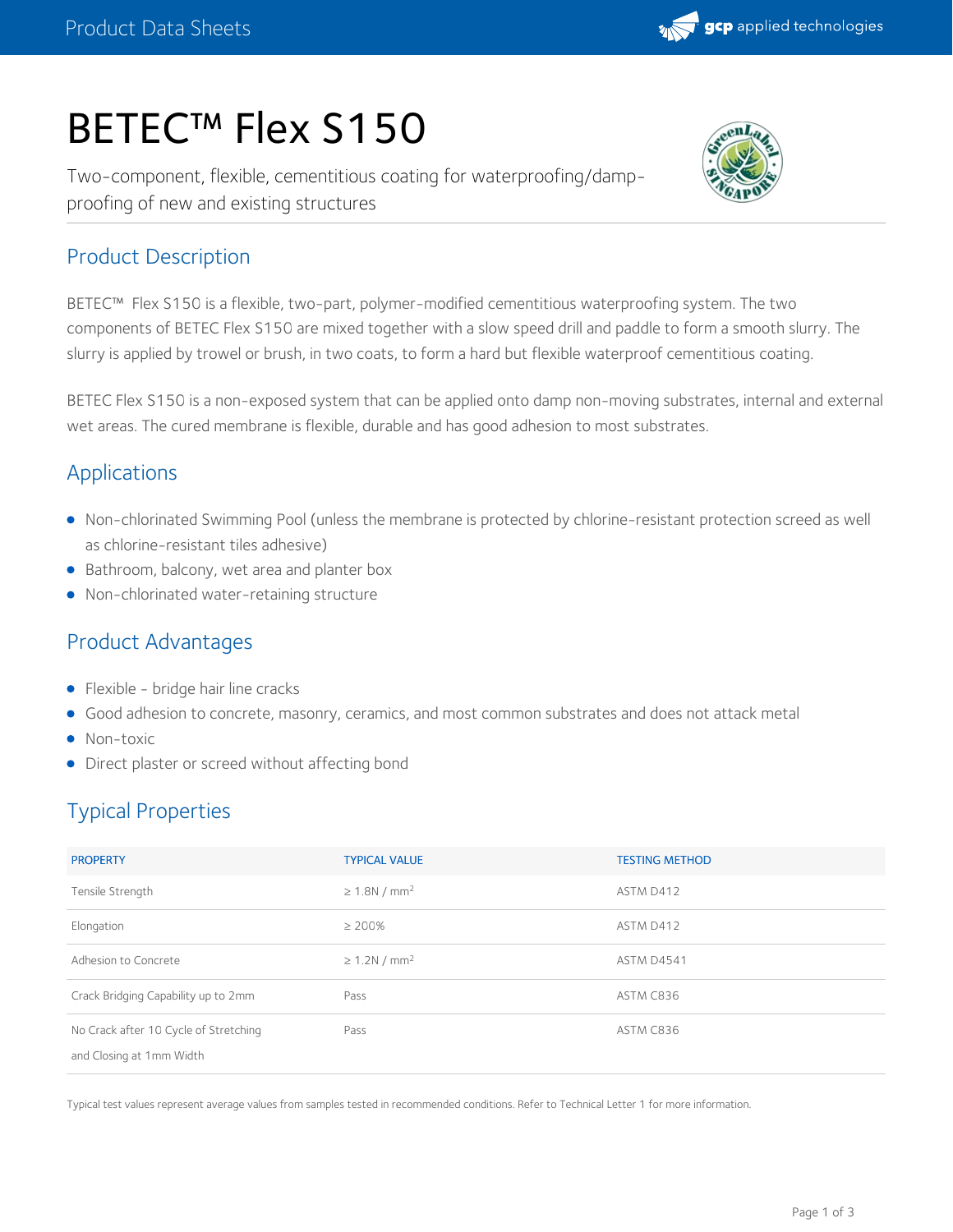

## Supply

| Pack Size        | 42kg set                           |
|------------------|------------------------------------|
| Powder Component | 25kq                               |
| Liquid Component | 17 <sub>kq</sub>                   |
| Shelf Life       | 12 months storage in dry condition |

## **Cleaning**

All tools and equipment should be cleaned immediately with clean water after use. Hardened material can only be removed mechanically.

## Installation

#### Surface Preparation

- Chase out all holes and voids and fill with appropriate Mortar from GCP Applied Technologies to provide a smooth and level surface; mortar joints should be flush pointed.
- The substrate shall be sound and stable with zero substrate movement. Do not apply cementitious over joints or non-core filled reinforced blockwork.
- Remove all bitumen, oil, grease, dirt and other surface contaminants by wire brushing and pressure washing. Cut back any protrusions.

#### Mixing

- Shake the liquid well and pour around 75% into a clean mixing container.
- Slowly add the BETEC Flex S150 Powder while mixing.
- Mix until a homogenous slurry, free from all lumps, is formed.
- Scrape any unmixed material from the side of the mixing container with a trowel and mix in.
- Finally, add the appropriate amount of the remaining liquid to achieve the required consistency for application.
- DO NOT USE PART MIXES. DO NOT ADD WATER, CEMENT, SAND OR OTHER MATERIALS.
- It is recommended that mechanical mixing (400 to 500rpm) should be used for 2 to 3 mins to ensure proper dispersion of the components.
- Pre-wet the surface with clean water. Do not allow pooling or ponding.
- Apply the first coat of BETEC Flex S150 mixed materials onto the prepared surface using a brush, trowel, squeegee or roller in a stifling action.
- Apply the second coat finish depending on site conditions and film thickness required.
- Before applying the second coat in alternate direction, leave the first coat to dry for approximately 2 to 4 hours depending on the thickness.
- If overcoating is done more than 24 hours after applying the previous coat, or the previous coat has already dried out, the surface must be pre-wetted again.